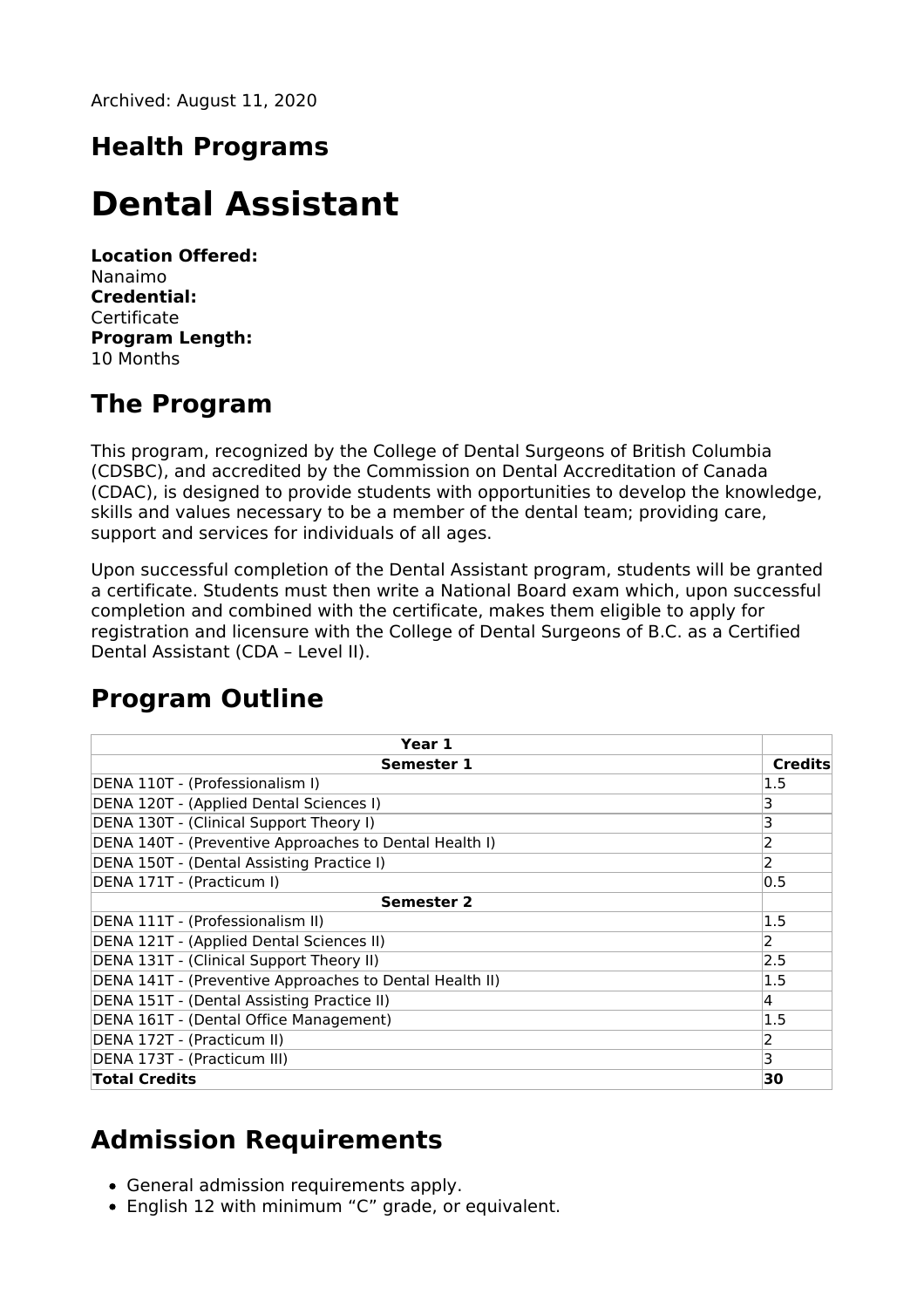- Biology 12 with minimum "C" grade, or equivalent.
- Good personal health; 20-20 vision with correction is required.

#### **Recommendations for Admission**

- Chemistry 11 or 12.
- Basic computer skills.

#### **Notes on Admission**

- Aboriginal students can apply for reserve seat by submitting the Access Initiative for Aboriginal Students form.
- **Note:** The following documents are required for the first day of classes.
	- A completed Immunization Requirements Form. The health immunization form must be signed by the public health nurse.
	- Proof of W.H.M.I.S. training.
	- Evidence of current CPR Level C certification or Level HCP (healthcare provider).
	- Criminal Record Check. Fieldwork and/or practicums will require a satisfactory criminal record check prior to placement. Criminal Record Checks are requested through VIU. The Registration Centre at VIU will contact prospective students by mail regarding the requirements for a Criminal Record Check. Criminal Record Checks are processed through the Ministry according to the Criminal Records Review Act. A check completed through the RCMP is not sufficient to meet the requirements of the Act. A criminal conviction may interfere with eligibility for licensure.
- An interview may be required.
- Students with back problems or an inability to work freely in confined spaces may have difficulty meeting the physical demands of this profession.
- Skin allergies may be adversely affected by some dental materials.

#### **Recommended Personal Characteristics**

Before applying for the Dental Assistant program, students should learn as much as possible about this career. We encourage students to spend at least one day in a dental office observing the CDA.

Students with the following characteristics can anticipate success in Dental Assistant program and in their future career as a Certified Dental Assistant:

- sensitivity to the needs of others;
- good manual dexterity to enable safe, skillful use of instruments while working in the mouth;
- a mature, positive self-image with high standards of personal and professional integrity:
- ability to move freely in confined spaces;
- ability to speak confidently with people of all ages;
- ability to pay close attention to detail over considerable periods of time;
- ability to work quickly with accuracy and neatness;
- ability to manage time effectively and handle responsibility;
- excellent oral and personal hygiene;
- willingness to participate in a team environment;
- being respectful of the ways in which others organize and execute their work.